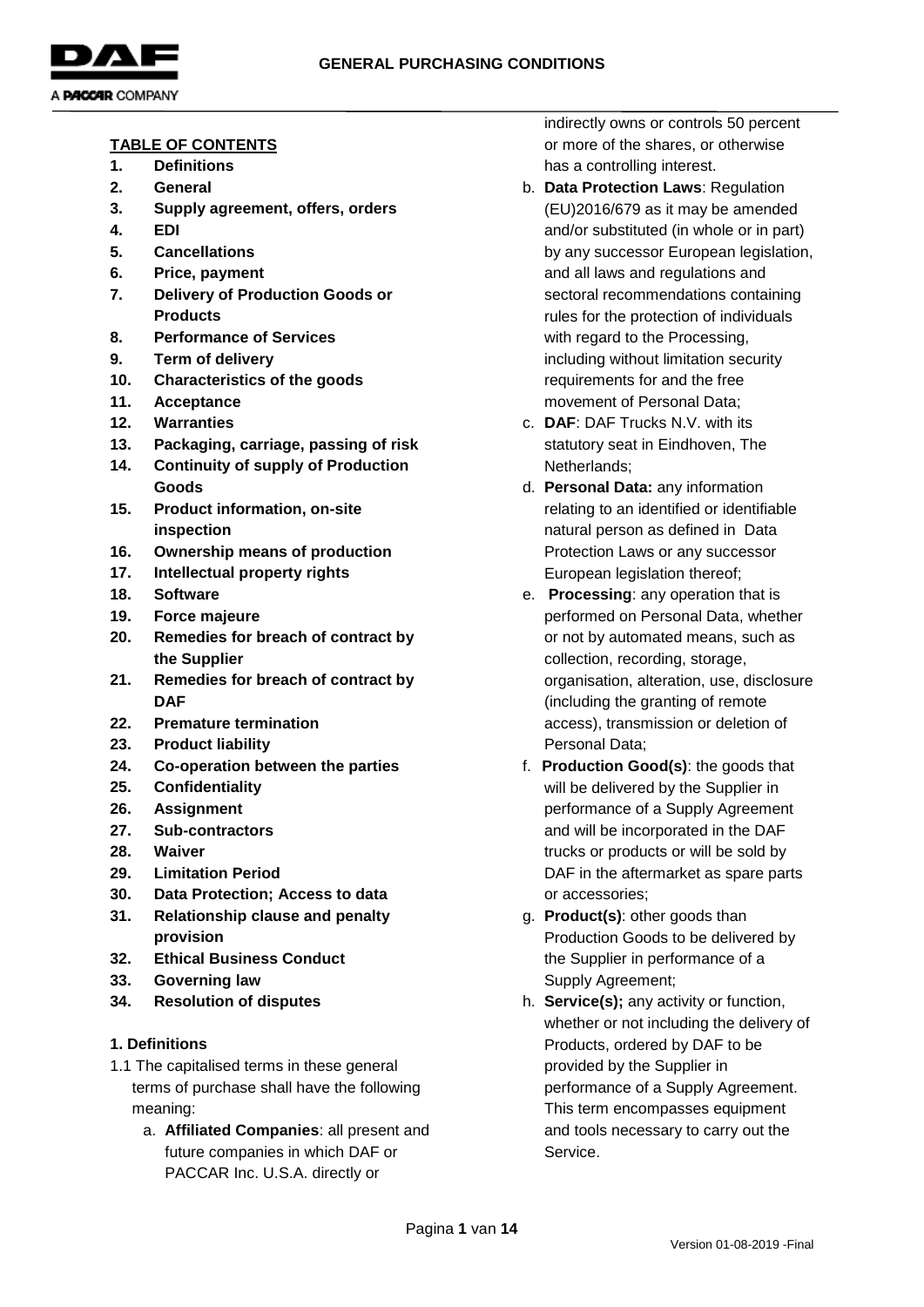

- i. **Software,** a set of instructions and/or programs instructing a computer or any other programmable device to do specific tasks.
- j. **Supplier**: the company or the individual which undertakes to deliver Production Goods or Products respectively render Services to DAF in performance of a Supply Agreement. In case the Suppliers engages subcontractors the definition Supplier shall include such subcontractors;
- k. **Supply Agreement**: any agreement concluded between DAF and the Supplier (including a purchase order) in the performance of which Production Goods or Products are supplied to DAF and/or Services rendered to DAF and any additional - and/or follow-up assignments as commissioned by DAF.

# **2. General**

- 2.1 These general conditions apply unless agreed otherwise in writing to the formation, the contents of and the compliance with any Supply Agreement.
- 2.2 The Supplier hereby agrees that the provisions of the Supply Agreement and these general terms of purchase are the sole provisions applicable to the purchase of the Production Goods, Products and Services and that such provisions shall prevail over any inconsistent conditions or warranties or other terms contained or referred to in any communication at any time by the Supplier in any consignment note, invoice, delivery note or acceptance of order issued on behalf of the order.
- 2.3 In the event of any disputes on the interpretation of these general terms of purchase, or any of the Supply Agreements because they have been drawn up in another language than the English language, the English text shall be conclusive.
- 2.4 If the content of the Supply Agreement differs from the content of these general terms of purchase, the content of the Supply Agreement will prevail.
- 2.5 No provision of the Supply Agreement and these general terms shall be interpreted so as to bring DAF into conflict with the laws or regulations of any state or supranational organisation, notably those of the European Union, nor will DAF be bound by any requirement which would result in material penalties or sanctions under these laws and rules.
- 2.6 DAF and the Supplier agree that in the event that one or more of the provisions of the Supply Agreement or the general terms of purchase being subsequently declared invalid or unenforceable by court or administrative decisions, such invalidity or enforceability shall not in any way affect the validity or enforceability of any other provisions of the Supply Agreement, except those of which the invalidated or unenforceable provisions compromise an integral part or otherwise are clearly inextricable from such other provisions. In the event that any provision of the Supply Agreement or the general terms of purchase shall be deemed to be invalid or become invalid, DAF and the Supplier hereto agree to substitute for such provision a new provision which comes as close as possible to the original objective of the parties.
- 2.7 DAF is entitled to amend or supplement the general terms of purchase. Any amendments or supplements to these general terms of purchase will enter into effect thirty (30) days after notice of them has been given in writing to the Supplier.

# **3. Supply agreement, offers, orders**

- 3.1 Any Supply Agreement must exclusively be concluded in and evidenced by either a contract signed by a duly authorised representative of both parties, or by a written order of DAF in the format of the DAF order form, in use at the time of the order.
- 3.2 All offers and price quotations of the Supplier shall be irrevocable.
- 3.3 The Supply Agreement shall only be modified by the agreement of both parties, evidenced by a written amendment signed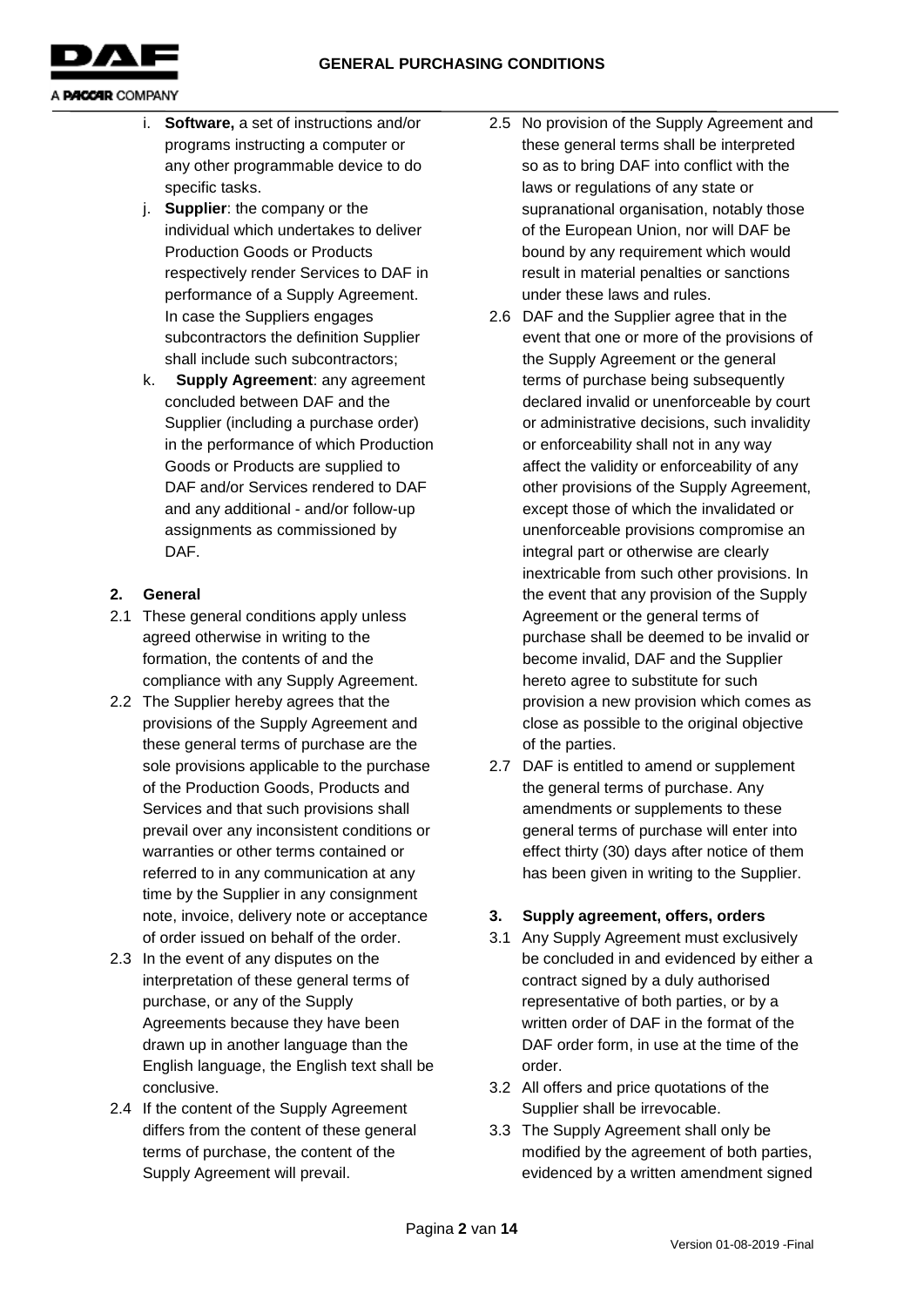

by the parties duly authorised representatives.

- 3.4 An order following a quotation or offer of the Supplier, or following a (long term) agreement in which future deliveries have been agreed upon, will be executed under the strict terms of that quotation, offer or agreement, and will be deemed to represent the full price of the entire performance of the Supplier, inclusive of all costs, taxes (excluding VAT), duties and additional expenses at the charge of DAF.
- 3.5 Any reference made to trade terms (such as EXW, FCA, etc.) is deemed to be made to the relevant term of the Incoterms, published by the International Chamber of Commerce, to the version current at the date of the conclusion of the Supply Agreement.
- 3.6 All information and data contained in product catalogues, prospectuses, circulars, advertisements, illustrations, price-lists of the Supplier and all explanations with respect to its performance, whether or not contained in quotations and offers of the Supplier, shall take effect as terms of the Supply Agreement and shall be used when assessing the adequacy of the performance of the Supplier, unless the Supplier has expressly stated this information and data do not represent an accurate description of the future performance of the Supplier. The Supplier will in no event construe the relevant information and data as a waiver by DAF to enforce any provision of the Supply Agreement.

# **4. EDI**

4.1 The Supplier will at the request of DAF establish and maintain an electronic data interchange system compatible with the relevant system in use by DAF and will use this system when required by DAF as main communication line with respect to purchasing orders relevant to Production Goods.

- 4.2 DAF and the Supplier agree that the orders, messages and all other information transferred to the other party by means of electronic data interchange may be regarded as the duly authorised and manifest will of this party and will be handled in the same manner as communications on paper.
- 4.3 The parties agree that the binary file retained by DAF, including any reproduction thereof by photographic, microfilm or other means made in the regular course of DAF's business, and any printout thereof shall be conclusive evidence of the transferred information.

# **5. Cancellations**

5.1 DAF may terminate the Supply Agreement by notification to the Supplier prior to the execution thereof by the Supplier. DAF will in this event exclusively indemnify the Supplier in respect of raw materials and intermediary goods reasonably purchased by the Supplier specifically for the purpose of and irrevocably allocated by the Supplier to the execution of the Supply Agreement.

# **6. Price, payment**

- 6.1 If no price has been agreed, the Supplier's list price at the time of the conclusion of the Supply Agreement shall apply. In the absence of a current list price, the price generally charged for such Production Goods and Products at the time of the conclusion of the Supply Agreement shall apply.
- 6.2 The price does not include VAT, and is not subject to price adjustment.
- 6.3 Payments for the supply of Production Goods or Products will only be due when invoiced to DAF with details of the goods and itemised in accordance with the instructions of DAF.
- 6.4 Invoices for Services will be raised on a monthly basis itemizing - in accordance with the instructions of DAF- the services provided (respectively the billed hours) in the previous month.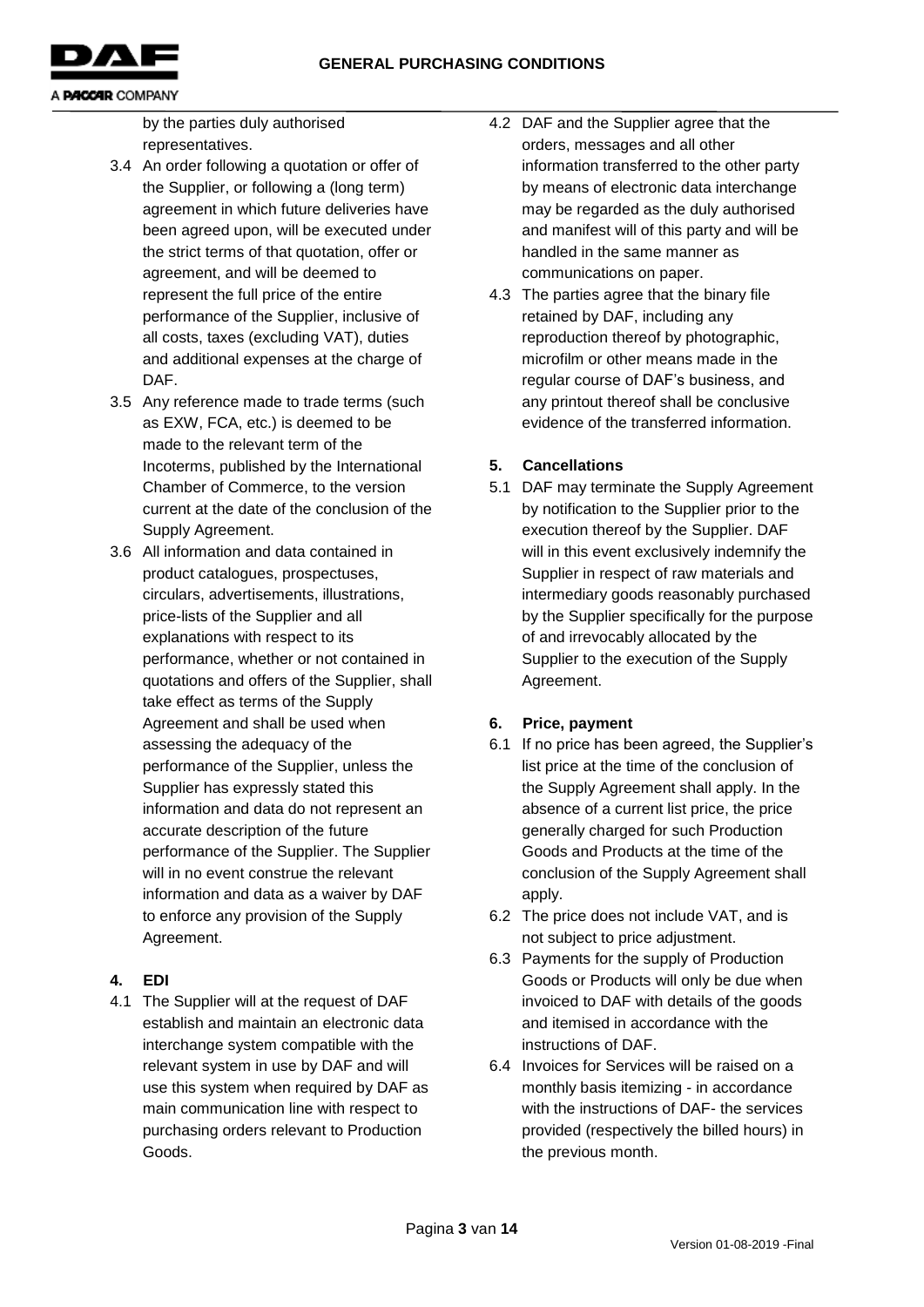

- 6.5 Payment of the price and any other sum due by DAF to the Supplier shall be on open account and time of payment shall be 30 days from the receipt of the invoice, being not prior to the date of delivery.
- 6.6 The amounts due shall be transferred by tele transmission to the Supplier's bank in the Supplier's country for the account of the Supplier and DAF shall be deemed to have performed his payment obligations when the respective sums due have been received by the Supplier's bank in immediately available funds.
- 6.6 DAF is authorised to set off payments to the Supplier against the outstanding debts of the Supplier to any of the Affiliated Companies.
- 6.7 Payment of the invoice of the Supplier shall not be interpreted as recognition of the correct performance of the Supplier of his obligations under the Supply Agreement.

# **7. Delivery of Production Goods or Products**

- 7.1 At delivery the Supplier must deliver the Production Goods or Products, hand over any documents relating to them and transfer the property in the goods in compliance with the Supply Agreement and free from any right or claim of a third party.
- 7.2 DAF is not obliged to accept partial deliveries.
- 7.3 When no other delivery terms are determined in the Supply Agreement, the Supplier shall place the Production Goods or Products at DAF's disposal at the DAF assembly plant in Eindhoven, The Netherlands, Delivered Duty Paid (DDP).

# **8. Performance of Services**

- 8.1 The Supplier shall render the agreed Services in conformity with the Supply Agreement and the requirements of good workmanship.
- 8.2 If during the execution of the Supply Agreement, the Supplier concludes that DAF changes the scope of the performance or the timing of the

performance of the Supplier as stipulated in the Supply Agreement, the Supplier will seek explicit confirmation of this from DAF in the form of a proposal to amend the Supply Agreement in line with clause 3.3.

# **9. Term of delivery**

- 9.1 The Supplier shall deliver the Production Goods, Products and/or Services at the date(s) fixed in the Supply Agreement or within the period fixed or to be determined in compliance with the Supply Agreement and, in any other case, within a reasonable time after the conclusion of this agreement.
- 9.2 The Supplier shall notify DAF as soon as it becomes apparent that there is a risk the Supplier will not be able to deliver the products in conformity with the Supply Agreement.
- 9.3 If a term has been agreed for the delivery of Production Goods, Products and/or Services, this term is considered to be a strict deadline ("*fatale termijn*"). By consequence the Supplier will be in default without any further written notice of default from DAF being required in the event such a strict deadline is exceeded.
- 9.4 When there is a delay in the delivery of any Production Goods or Products, DAF is, without prejudice to other remedies under the Supply Agreement and notably the right to damages, entitled to claim a penalty equal to 10 % or such other percentage as may be agreed of the purchase price of those Production Goods for each complete week of delay.

# **10. Characteristics of the Production Goods and Products**

- 10.1 The Supplier must deliver the Production Goods and Products that conform with the Supply Agreement and, in particular, are of the quantity, quality and description required by the Supply Agreement.
- 10.2 The Production Goods and Products do not conform with the Supply Agreement, unless they: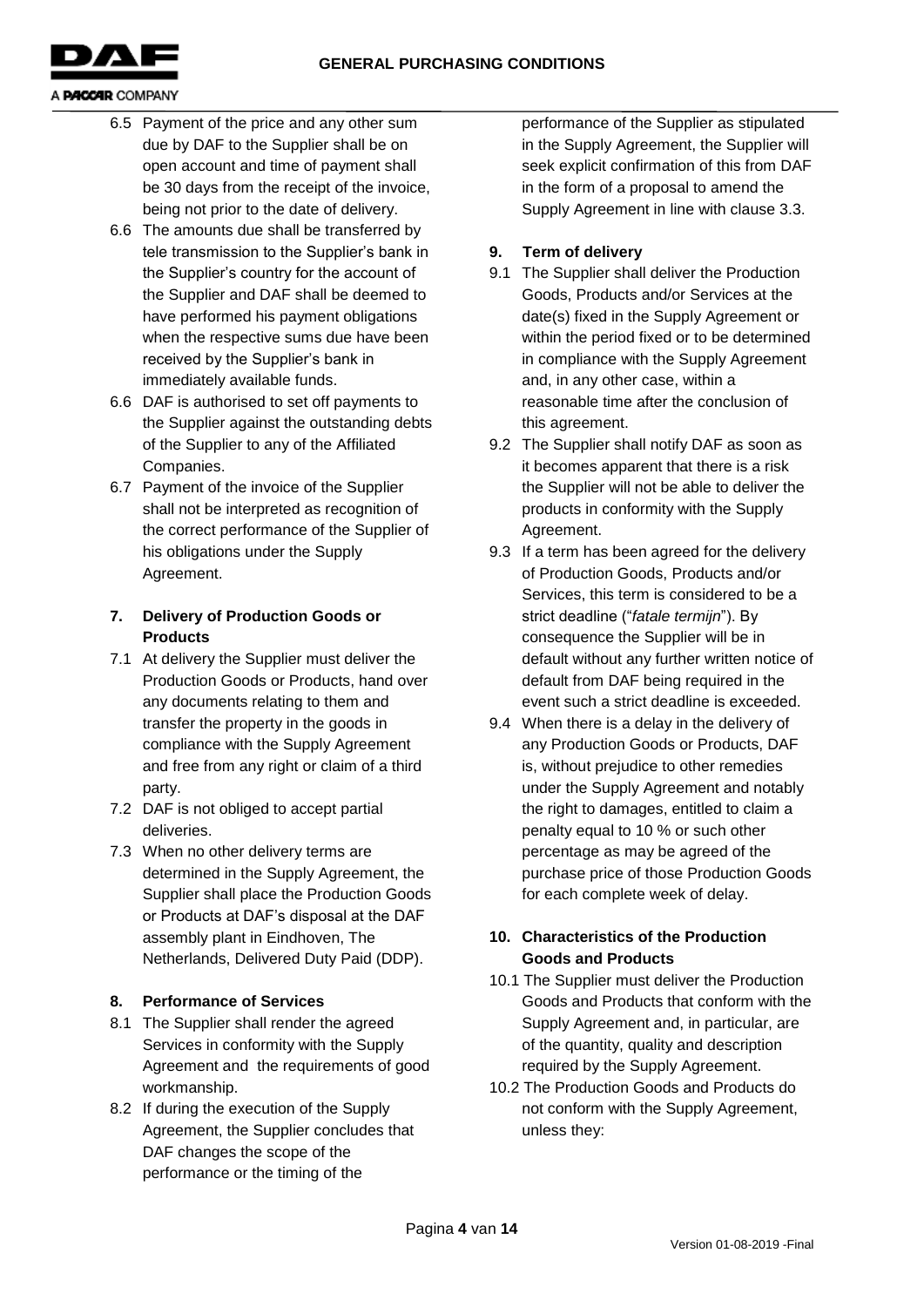

- a. are fit for the purpose for which the goods of the same description would ordinarily be used, and
- b. are fit for any particular purpose expressly or implicitly made known to the Supplier at the time of the conclusion of the Supply Agreement, and
- c. are in conformity with the standard specifications of the Supplier and possess the qualities of Production Goods which the Supplier has held out to DAF as a prototype, sample or model, and
- d. are in conformity with the specifications, requirements, drawings, quality agreements or other information provided by DAF to the Supplier, down to the smallest detail and with the highest possible degree of perfection, and
- e. are free from design, material and construction errors, consist of first quality material and are "state of the art" at the time of each delivery, and
- f. comply with any national, international and supranational legal rules, regulations, directives and other governmental provisions regarding the Production Goods and Products, and
- g. are accompanied with requisite clear written guidance notes, warnings and instructions as may be necessary to ensure the proper and safe handling, use and storage of the Production Goods and Products by DAF or its customers, including any necessary instructions and advise as to accident procedures and environmental containment measures, and
- h. do not breach any specific guarantee given by the Supplier, and
- i. are supplied in accordance with procedures that comply with the requirements of ISO/TS16949:2002 or another similar generally recognised system of quality assurance.
- 10.3 The Supplier undertakes to make sure it has asked and obtained all information from DAF in order to be clearly informed

about any particular use DAF wants to make of the goods to be supplied under the Supply Agreement. If the Supplier has reasons to doubt whether the technical specifications received by DAF are compatible with the particular use DAF wants to make of Production Goods, it will notify DAF of this in writing as soon as possible and, at the latest, prior to the execution of the Supply Agreement.

# **11. Acceptance**  *(I) Production Goods*

- 11.1 The Supplier acknowledges with respect to Production Goods, that DAF cannot reasonably be expected to arrange for, and therefore will not, inspect deliveries or the delivered goods on an individual basis.
- 11.2 DAF is entitled to carry out representative acceptance test with respect to these Production Goods. DAF will inform the Supplier on request of the test methods and the selection criteria it is using, which will, unless DAF notifies the Supplier otherwise, be in line with common practise in the industry. The results of the acceptance tests will be binding with respect to the assessment of the quantity and quality of the whole delivery.
- 11.3 If the above acceptance tests show the Production Goods, or a representative part of the Production Goods, fail to conform with the Supply Agreement, whole or part of the delivery may be returned to the Supplier or modified by DAF at the Supplier's cost in the shortest possible time, provided that in both instances the Supplier has been given prompt notice and reasonable opportunities to effect modification.
- 11.4 DAF may in any event postpone examination of packaged goods until the unpacking takes place in the ordinary course of business of DAF, its distribution network and end customers.
- 11.5 The Supplier commits to address repeated instances of failure to conform to the Supply Agreement with a timely corrective plan, which will be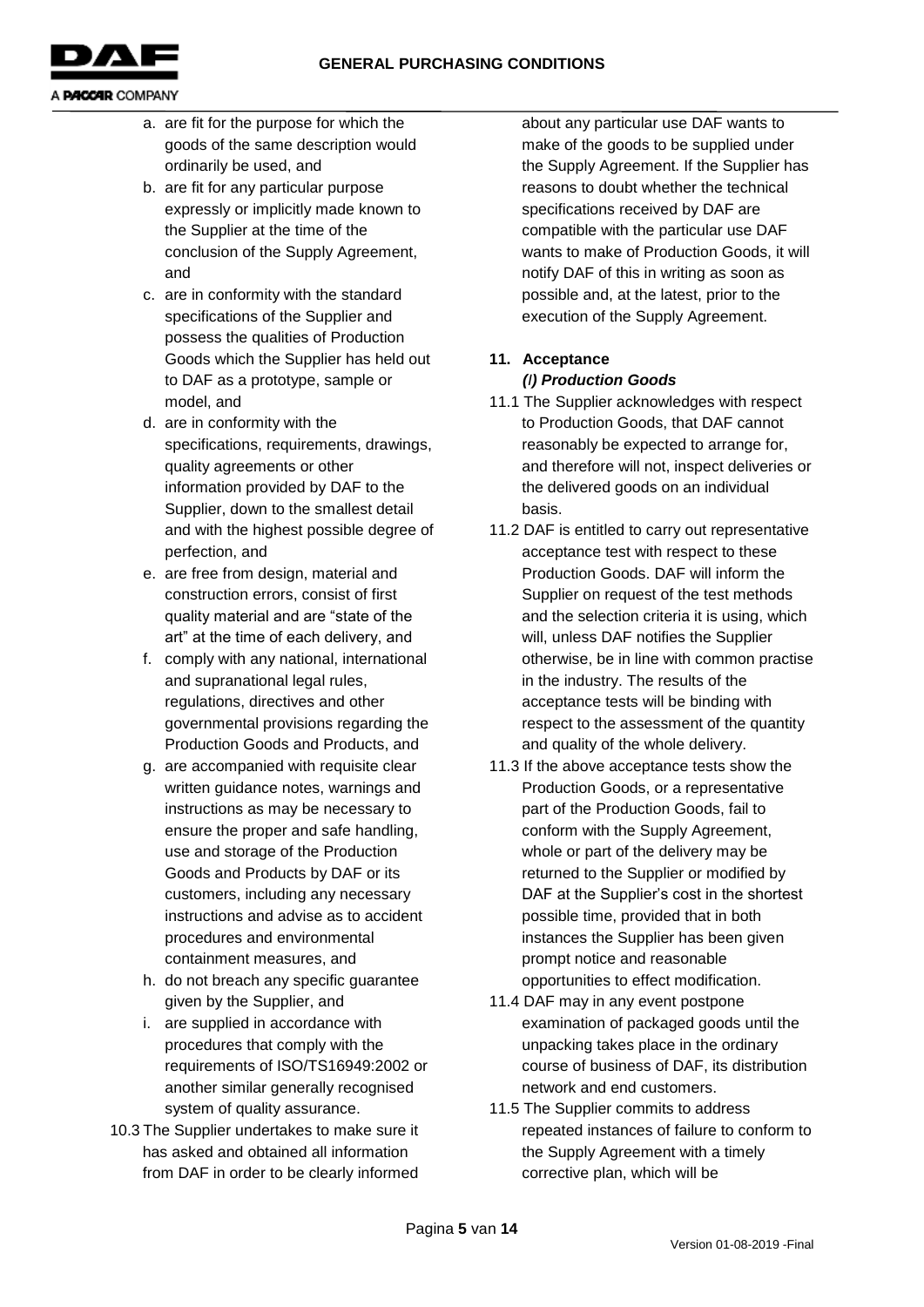

communicated to DAF without delay.

### *(II) Products and Services*

11.6 Deliveries of Products and/or Services will be examined by DAF within a period as is reasonably practicable in the given circumstances.

### *(III) Incorrect deliveries, nonacceptance*

- 11.7 An acknowledgement of receipt signed by DAF employees or third parties commissioned by DAF to transport the goods will only be interpreted as an acceptance of external condition of the goods and will in no event be deemed to be a waiver of any rights of DAF to enforce his rights under the Supply Agreement at any future time or times.
- 11.8 If the Production Goods or Products do not conform with the Supply Agreement and whether or not the price has already been paid, DAF may without prejudice to other remedies under the Supply Agreement, reduce the price for these goods in the same proportion as the value that the Production Goods or Products actually delivered had at the time of the delivery bears to the value that conforming goods would have had at that time.
- 11.9 Late deliveries or deliveries of Production Goods or Products that do not conform to the Supply Agreement, may either be sent back to the Supplier or be rendered into scrap and disposed of in any way DAF sees fit, at the expense and risk of the Supplier, when the Supplier does not collect the deliveries within a reasonable period, to be determined by DAF at its sole discretion.

### **12. Warranties**

- 12.1 Without prejudice to other remedies under the Supply Agreement, the Supplier warrants DAF:
	- a. that the goods delivered will retain the characteristics required by articles 10.1 and 10.2 of these general terms for a period of two years after delivery;
- b. that the Supplier will bear the costs of repair, modification or replacement of these goods if it appears during this period that this is necessary to as yet make them conform with the Supply Agreement including the reimbursement of DAF in these cases for any direct or consequential damages, such as charges of dealers due to the ex-factory warranty DAF has issued or due to service, retrofit or product recall campaigns to which DAF has reasonably resolved to guarantee the safety of its trucks or commercial products or to limit damage to its reputation in the market.
- c. that the goods delivered are not radioactively contaminated. The Supplier shall hold DAF harmless for all - financial - consequences originating from an unforeseen radioactive contamination of the goods delivered.
- d. that the Production Goods or Products it delivers are fully REACH **(R**egistration, **E**valuation and **A**uthorisation of **Ch**emicals) (EC Regulation 1907/2006), compliant. The Supplier is obliged to declare to the substances contained in his delivered goods with indication of the relevant CAS-registry numbers ("Chemical Abstracts Service"), the proportional weight in homogenous materials and the safety data sheets, provided these materials are listed in REACH (particularly the REACH (candidate) list for materials subject to approval. For the avoidance of doubt it is explicitly stipulated that with regard to supplies into the European Union DAF will not act as importer in the sense of the REACH legislation and that by consequence the Supplier will undertake the obligations originating from being an importer in the sense of the REACH legislation.
- 12.2 To the extent applicable the warranty set out above shall not apply when the Supplier proves that the defectiveness or the imperfection of the goods is the result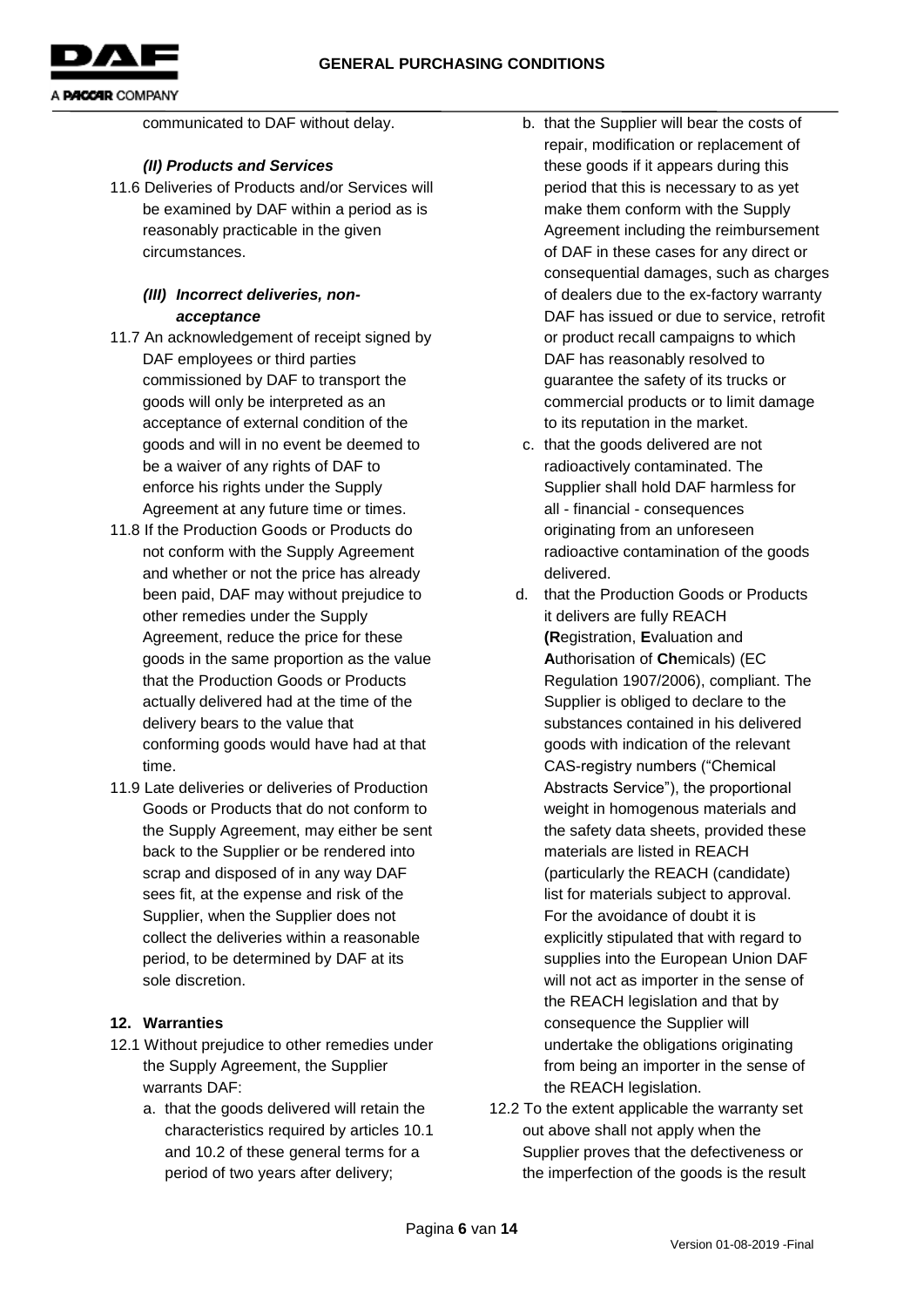

of ordinary wear and tear, incorrect assembly, fitting or maintenance or injudicious use*.*

# **13. Packaging, carriage, passing of risk**

- 13.1 The Supplier shall pack the goods in compliance with the Supply Agreement and at all times in such a manner that these are properly protected, clearly marked and labelled and can be loaded, transported and unloaded in an ordinary and safe manner.
- 13.2 If DAF so requests, the Supplier shall at his own expense and risk arrange to take back the packaging material after delivery.
- 13.3 If the Supply Agreement involves carriage of the Production Goods or Products other than on DDP terms and the Supplier is bound to arrange for carriage of these goods, the Supplier must, at the expense and risk of Supplier, make such contracts as DAF requires or, in the absence of instructions of DAF within a reasonable period, as are necessary for carriage to the place fixed by means of carriage appropriate in the circumstances and according to the usual terms for such carriage. The Supplier shall be responsible for the compliance with national and international regulations relating to the packaging and carriage of the goods.
- 13.4 The Supplier undertakes to conclude and maintain sufficient insurance coverage in respect to the carriage of the Production Goods or Products. The Supplier undertakes to assign its rights to payments under this policy to DAF at the first request of DAF. If not agreed differently, the insurance will cover the costs of replacement of the goods.
- 13.5 If the Supply agreement involves carriage, and the Supplier is not bound to hand the goods over to a particular person and at a particular place, the risk of loss of or damage to the goods passes to DAF when the Production Goods are handed over to the first carrier for transmission to DAF in accordance with the Supply Agreement.
- 13.6 If the Supplier is bound to hand the goods over to a particular carrier at a particular place, the risk does not pass to DAF until the Production Goods or Products are handed over to the carrier at that place and the Supplier has put DAF in possession of any documents controlling the disposition of the Production Goods or Products.
- 13.7 Nevertheless, the risk does not pass to DAF until the Production Goods or Products are clearly identified to the Supply Agreement, whether by markings on the goods, by shipping document, by notice given to DAF or otherwise.
- 13.8 If the Supply Agreement does not involve carriage of the Production Goods or Products, the risk passes to DAF at delivery of the goods.

# **14. Continuity of supply of Production Goods**

- 14.1 The Supplier warrants he will continue to supply Production Goods to DAF for a period of at least the following number of years after the last regular delivery of these goods for regular assembly purposes:
	- a. Production Goods for trucks: 10 years;
	- b. for busses and engines: 15 years;
	- c. for military trucks: 20 years.
- 14.2 Without prejudice to DAF's other rights under the Supply Agreement, the Supplier shall promptly send DAF written notice if the production of the Production Goods is discontinued so as to give DAF the opportunity to make a single purchase and thus bring its stocks up to the levels as DAF considers adequate.

# **15. Product information, on-site inspection**

15.1 The Supplier shall allow access to any drawings, specifications, electronic and technical information concerning the Production Goods or Products that DAF may require. These documents and information will not be considered confidential and DAF may use the information free of charge, when these documents or information should be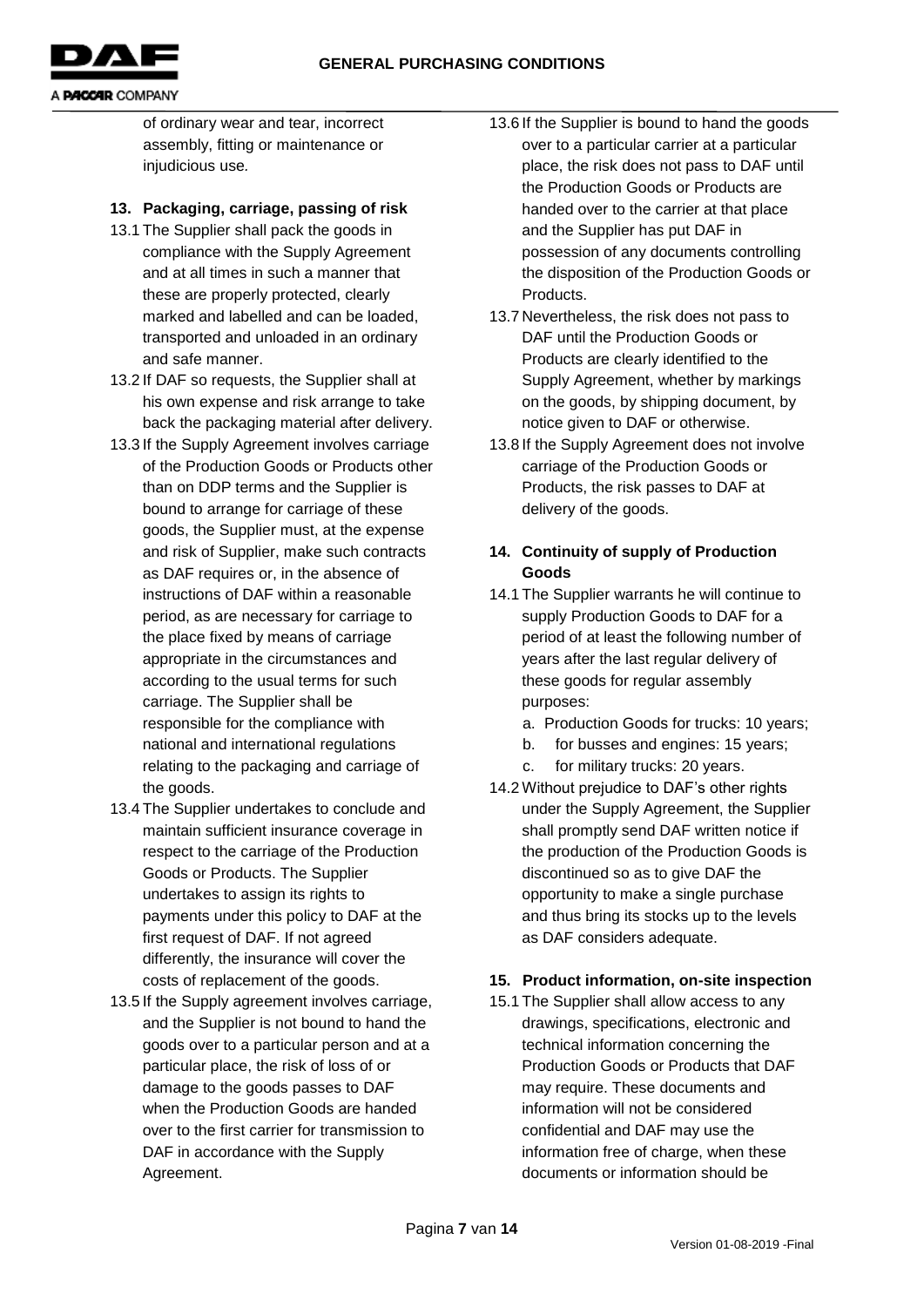

available to DAF for use in workshop manuals, drivers instructions etc.

- 15.2 The Supplier will make available to DAF all documents reasonably required by DAF to identify the Production Goods or Products to carriage companies, carriers, customers and government officials in order to be able to carriage, sell and store these goods, in particular when these goods are by law or otherwise considered dangerous or are vulnerable to damage or to decrease in quality. This obligation includes the translation of all such documents in all languages of the countries in which DAF sells its trucks and commercial products at the date of delivery.
- 15.3 The Supplier guarantees that DAF is at any time able to inspect quality control aspects at every place of production, including at the place of production of subcontractors of the Supplier. At DAF's request the same applies to the quality control officer of any government in case the Production Goods of the Supplier are related to a government order. In the event that a place of production does not comply with DAF's quality requirements, the Supplier is required to do what is necessary to comply with these standards.

### **16 Ownership means of production**

16.1 Tools and materials (including drawings, specifications, models, moulds, films, stamps, other audio, video and information media, software and databases) owned by DAF and placed at the Supplier's disposal or made or purchased by the Supplier on the instructions and at the cost of DAF for the production of the Production Goods, shall at all times be the property of DAF and may only be used for DAF. The Supplier shall treat such tools and materials properly and store them in such a way that they may be easily identified. The Supplier shall conclude and maintain sufficient insurance cover against loss and damage by fire and theft. DAF shall at all

times be entitled to inspect these tools and materials on the Supplier's premises or take them back free of charge.

### **17. Intellectual property rights**

- 17.1 The Supplier guarantees towards DAF that the performance of the Supply Agreement does not infringe on any rights third parties may enforce under any national, supranational or international regulation in the area of intellectual property, such as copyrights, design rights and patent rights, respectively the law of torts.
- 17.2 If any doubt arises or continues to exist as to the accuracy of the rights claimed by third parties as referred to in the last paragraph of this article, DAF shall be entitled but not obliged to suspend the performance of the Supply Agreement until such time as it has been irrevocably established in law that the Supplier will not infringe such third party rights, respectively until the Supplier indemnifies and holds harmless DAF in a way acceptable to the latter for the possible consequences of such an infringement.
- 17.3 DAF shall, if it has contributed to the relevant research and development process, acquire the exclusive intellectual property rights that may be generated in the course of the performance of the Supply Agreement by the Supplier. The Supplier will promptly inform DAF of any model, procedure or activity which may be eligible for protection under intellectual property law and undertakes to make available to DAF all information and data necessary to file a request for the registration of the relevant intellectual property rights. DAF will in any case be deemed to have contributed in the research and development process when it has made available technical know-how, specific R&D budgets or test facilities.
- 17.4 DAF will at all times remain to be the sole owner of any copyrights on the specifications and other technical data it made available to the Supplier.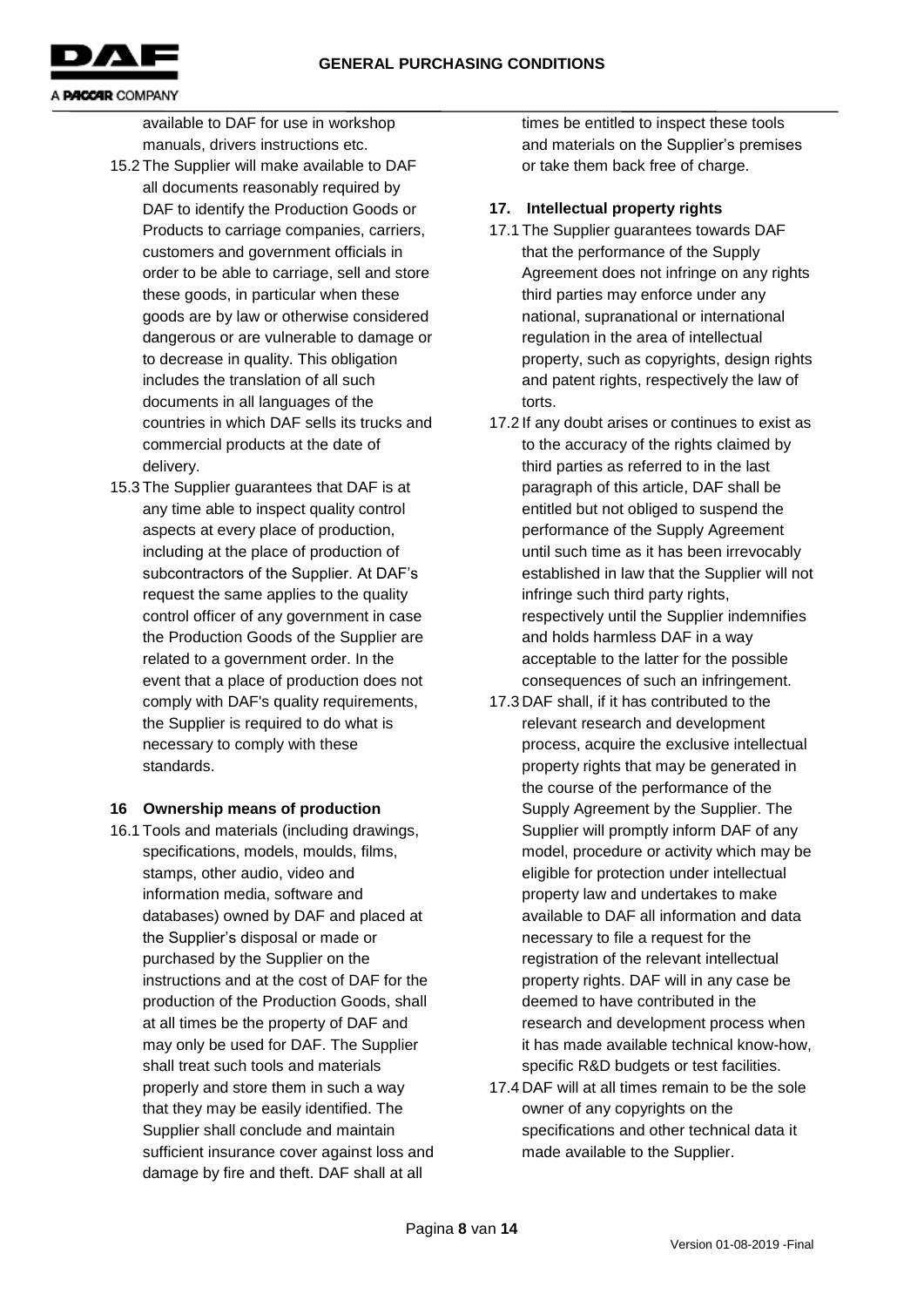**GENERAL PURCHASING CONDITIONS**



#### A **PACCAR** COMPANY

- 17.5 At DAF's discretion the Production Goods may be private branded.
- 17.6 DAF may make available to Supplier for the execution of the Services drawings and/or other documentation which Supplier may use for the sole purpose and the duration of the production of Production Goods, the Products and/or the execution of the Services. Supplier is explicitly not entitled to exploit such documentation in any other way or to make them available or to disclose them to third parties. Immediately after the end of the assignment, Supplier will destroy the documentation.
- 17.7 The intellectual property rights to all works within the meaning of the Copyright Act (*Auteurswet*) and other applicable legislation produced during the assignment of the Supplier are vested in DAF.
- 17.8 The intellectual property rights (including copyrights) on the work produced by Supplier in the context of the assignment are already delivered and transferred to DAF by Supplier in advance. Should it become apparent at a later stage that statutory (form) requirements have to be observed for the transfer of the rights, Supplier hereby authorizes DAF to fulfill these requirements. To the extent the intellectual property rights on the work are not transferrable, Supplier shall grant an irrevocable, exclusive and unlimited license to DAF.
- 17.9 Supplier is expressly not entitled to exploit or to make available to third parties the works produced within the framework of the Supply Agreement unless DAF has expressly granted permission for this.
- 17.10DAF grants the Supplier a non-exclusive, non-transferrable, not sub-licensable and free license to use the DAF trademark according to the instructions of DAF for the duration of the Supply Agreement and to the extent necessary for the Supplier to fulfilling its obligations under the Supply Agreement. The Supplier will not sell any Production Goods with the DAF

trademark to third parties, without the express written consent of DAF.

### **18. Software**

- 18**.**1 Supplier shall deliver Software on commercially available data media in machine-readable form and including user documentation.
- 18.2 Software developed for DAF shall be provided with the source code and object code with manufacturer's documentation.
- 18.3 For Software developed for DAF as well as the related documentation thereto and all other work results, the Supplier shall procure and grant DAF an irrevocable, exclusive, worldwide and perpetual license, for each known type of use, including the right to reprocess, reproduce, change, expand and grant of simple rights of use to third parties.
- 18.4 If DAF's acquisition of a right of use pursuant to articles 18.3 hereof is conflicted by rights of third parties to thirdparty Software or other third-party work products incorporated in the delivered goods and/or services, the Supplier will ensure that such third party will grant DAF a direct license.
- 18.5 The Supplier is not entitled to reproduce, process or to make other use of the work results produced for DAF, neither in full nor in part.
- 18.6 The Supplier is not entitled to publish any of the work results of any nature produced for DAF - neither in full nor in part.
- 18.7 The Supplier shall procure and/or grant to DAF the non-exclusive, transferable, worldwide and perpetual license to use the delivered Software for integration in other goods manufactured by or on behalf of DAF, to copy it, to have used it and to have copied it by the Affiliated Companies as well as by DAF's distributors.
- 18.8 The Supplier shall procure and/or grant to DAF the non-exclusive, transferable, worldwide and perpetual license to the rights of use under indicated in the articles 18.3 and 18.7 hereof to the Affiliated Companies to DAF's final customers and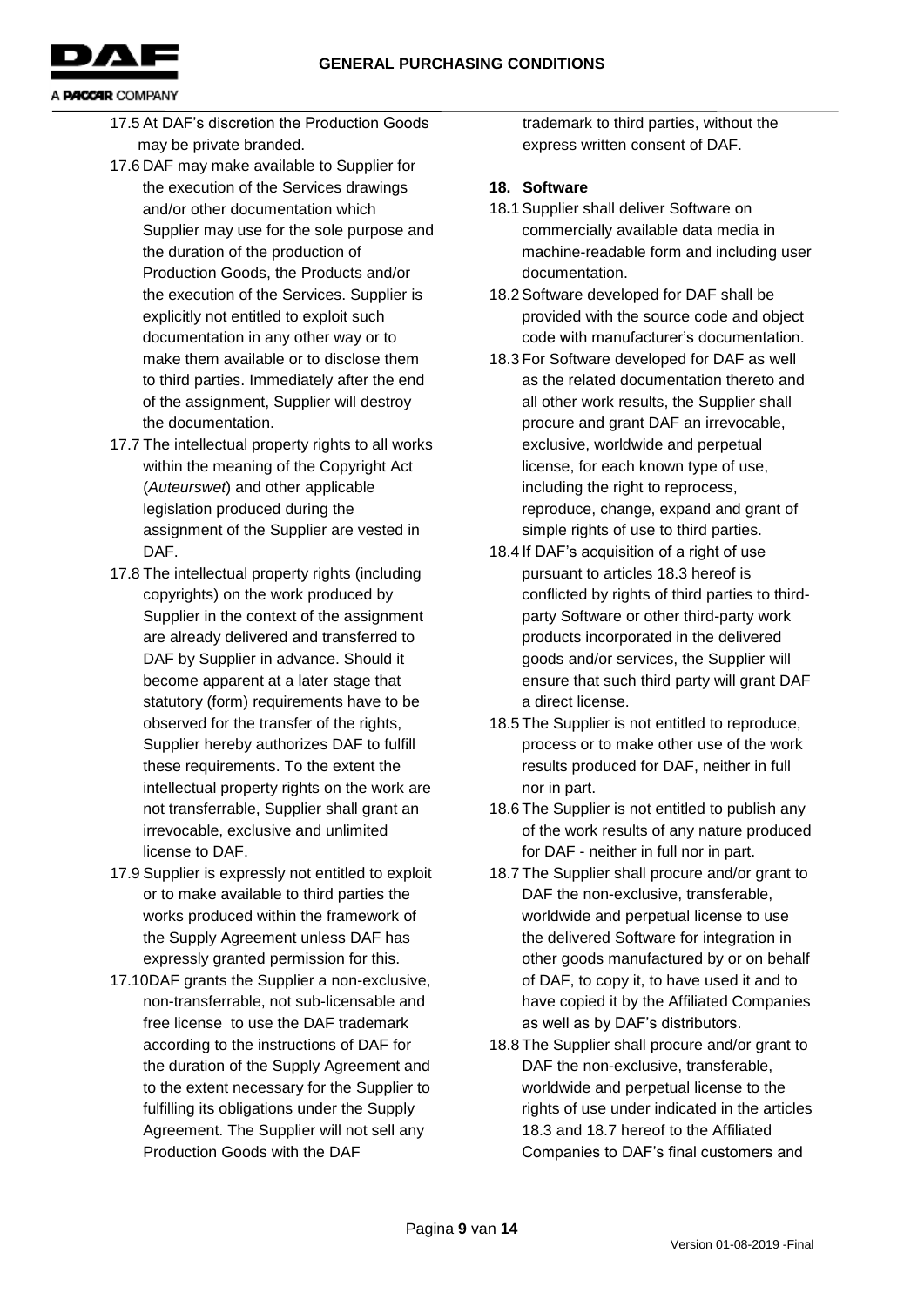

distributors and to grant other rights of use.

- 18.9 If the procurement and granting of a right referred to in the articles 18.3, 18.7 and 18.8 hereof is legally not possible, the Supplier shall inform DAF in writing before conclusion of the contract. In doing so, the Supplier shall also state the reasons why the procurement and granting of the right is legally not possible.
- 18.10The Supplier warrants that no portion of the Software delivered to DAF contains, at the time of delivery, any malware intended or capable to:
	- (i) permit access of the Supplier or any third party to DAF's computer systems without DAF's prior written authorization;
	- (ii) read, write, copy, change, disable, damage or erase any software or data on DAF's computer systems without DAF's prior written authorization; or
	- (iii)perform any other actions with, on or in our on DAF's computer systems without DAF's prior written authorization.
- 18.11 If and to the extent Products or Production Goods delivered by the Supplier contain (embedded) Software than can be updated (e.g. for enhancement of the performance of the Goods or for security reasons) Supplier warrants and commits to provide DAF free of charge with updates and/or new releases - as the case may be – of such Software. This obligation shall remain in force for the term indicated in article 14.

# **19. Force majeure**

- 19.1 A party is not liable for a failure to perform any of his obligations in so far as he proves:
	- a. that the failure was due to an impediment beyond his control and the impediment is not an event which by common practise is considered an event at his risk, and
	- b. that he could not reasonably be expected to have taken into account the impediment and his effects upon

his ability to perform at the time of the conclusion of the contract, and

- c. that he could not reasonably have avoided or overcome its effects.
- 19.2 A party seeking relief shall, as soon as practicable after the impediment and its effects upon his ability to perform become known to him, give notice to the other party of such impediment and its effects on his ability to perform. Notice shall also be given when the ground of relief ceases. Failure to give either notice makes the party thus failing liable in damages for losses which otherwise could have been avoided.
- 19.3 A ground of relief under this article relieves the party failing to perform from liability in damages, from penalties and other contractual sanctions, exempt from the duty to pay interest on money owing as long as and to the extent that the grounds subsists.
- 19.4 If the grounds of relief have subsisted more than two months, or if it is reasonably to be foreseen that the grounds will subsist for two months or longer, either party shall be entitled to terminate the Supply Agreement with a notice of two weeks.

# **20. Remedies for breach of contract by the Supplier**

- 20.1 If the Supplier fails to perform any of his obligations under the Supply Agreement, DAF is, without prejudice to any other rights under the law, entitled to:
	- a. declare the Supply Agreement dissolved, wholly or partially;
	- b. to terminate the Supply Agreement by giving a notice of termination against a date determined at the sole discretion of DAF;
	- c. have the Supplier remedy any lack of conformity of the goods or services by repairing, modifying or replacing these goods or services, when this can be done within a period not unreasonable to DAF and when not causing unreasonable inconvenience to DAF,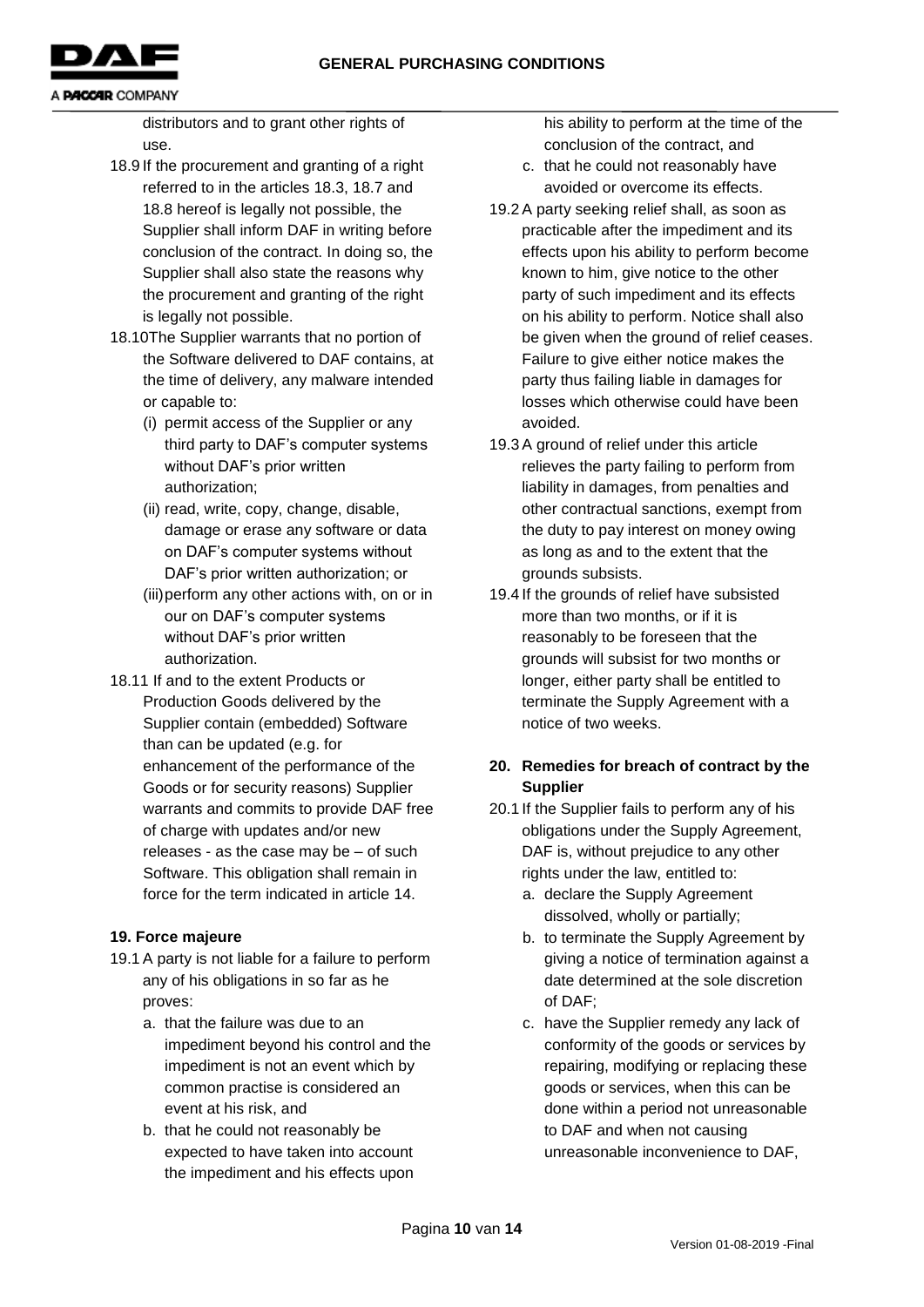**GENERAL PURCHASING CONDITIONS**



A **PACCAR** COMPANY

this to be decided at the sole discretion of DAF;

- d. repair or modify the goods or services by DAF itself or have the goods or services repaired or modified by a third party to remedy any lack of conformity of the goods with the Supply Agreement, such at the expense of the Supplier;
- e. claim damages.
- 20.2 DAF will not be obliged to grant the Supplier a period of grace.
- 20.3 In the event of a termination of the Supply Agreement, whether it is a premature termination or not, the Supplier shall supply DAF at the request of DAF with all the Production Goods ordered by DAF prior to the termination, in accordance with the provisions of the Supply Agreement. In such a case DAF is only obliged to pay the agreed prices for the Production Goods, Products or Services that Supplier actually delivers; except for these costs DAF shall be under no obligation to pay Supplier compensation and/or damage under whatever title or pretext for of in connection with the termination of dissolution of the Supply Agreement.

# **21. Remedies for breach of contract by DAF**

- 21.1 If DAF fails to perform any of his payment obligations under the Supply Agreement, the Supplier may, 30 days after having sent a notice of default to DAF:
	- a. declare the Supply Agreement dissolved;
	- b. terminate the Supply Agreement after a term of notice of 30 days;
	- c. charge interest on the late payments as determined by law.

# **22. Premature termination**

- 22.1 DAF can terminate the Supply Agreement forthwith by notice in the event:
	- a. the Supplier makes any arrangement or composition with its creditors;
- b. a bankruptcy petition is presented or if a receiving order is made against the Supplier;
- c. an order is made or a resolution is passed for the winding up of the Supplier's company;
- d. the Supplier has a receiver or administrator appointed of the whole or part of its assets or undertaking or circumstances arise which entitle the court or a creditor to appoint a receiver or manager or which entitle the court to make a winding up or administration order or if the Supplier takes or suffers any similar or analogous action in consequence of debt;
- e. there is a change or rearrangement of control of the Supplier's company;
- f. any (private) advantage of any nature has been or is provided by the Supplier or any of his subordinates or agents to any employee or agent of DAF.
- 22.2 In such a case DAF is only obliged to pay the agreed prices for the Production Goods/, Products or Services that Supplier actually delivers; except for these costs DAF shall be under no obligation to pay Supplier compensation and/or damage under whatever title or pretext for of in connection with the termination of dissolution of the Supply Agreement.

# **23. Product liability**

- 23.1 The Supplier undertakes to fully indemnify and hold DAF harmless from and against all direct or indirect damages (including lawyers' fees and other expenses with respect to legal defence) suffered or incurred by or awarded against DAF in connection with or arising out of the use by DAF or by the users of DAF trucks or its commercial products if this is caused by a defect in any good supplied to DAF under the Supply Agreement.
- 23.2 The Supplier shall conclude and maintain sufficient insurance cover against such liability claims. DAF will have the right to inspect this insurance policy. The Supplier undertakes to assign its rights to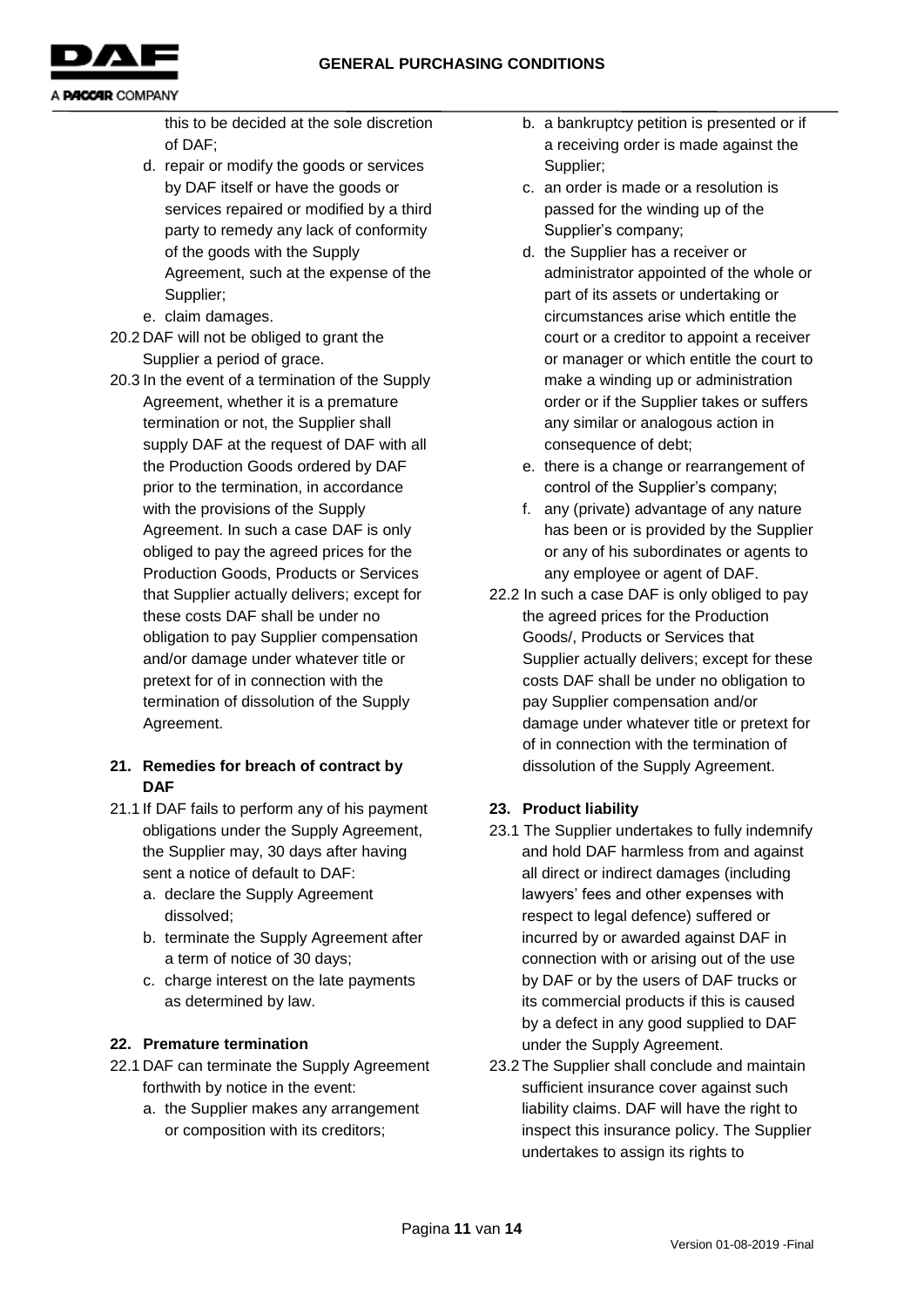

payments under this policy to DAF at the first request of DAF.

- 23.3 When it appears that the trucks or products sold by DAF to third parties contain defective Production Goods supplied by the Supplier and it may reasonably be assumed that these goods have at least partially contributed to the fact that DAF has been held liable, these Production Goods shall be deemed to be the sole cause of any defects in the trucks and Production Goods of DAF, unless the Supplier proves that DAF has decisively contributed to the cause of the defect in the DAF trucks or products and to the extent of any claim lodged in this connection.
- 23.4 The Supplier shall ensure that all Production Goods comply with the required traceability obligations. At DAF's first request and within 24 (twenty-four) hours, the Supplier shall provide DAF with any reasonably required tracking information.
- 23.5 In the event that either DAF decides to recall any Products or Production Goods, the Supplier shall cooperate and comply with any reasonable instructions of DAF to facilitate this recall.

# **24. Co-operation between the parties**

- 24.1 DAF shall as soon as practicable inform the Supplier of any claim made against DAF by his customers or third parties concerning the Production Goods or Products delivered or intellectual property rights related thereto.
- 24.2 The Supplier will promptly inform the buyer of any information it has or may acquire which bears relevance on any defects in the delivered goods or on claims that may involve the product liability of DAF.
- 24.3 In order to put the Supplier in a position to ascertain its obligations with respect to the Supply Agreement under foreign jurisdictions, DAF will provide the Supplier with a list of all the countries in which it is selling its trucks and products.

# **25. Confidentiality**

25.1 All information and documentation that Supplier has received in anticipation and in pursuance of the Supply Agreement(s) and of which Supplier knows or should have known the confidential nature, including but not limited to company details, financial data and models, shall be kept strictly confidential and shall not be disclosed to a third party without the written consent of DAF, both during the term of the agreement and after termination. In the event of violation of the confidentiality obligation, Supplier shall owe DAF a fine amounting to € 50,000 (fifty thousand euros) - without any notice of default being required for this purpose and without prejudice to DAF's right to claim full compensation for the damage actually suffered.

# **26. Assignment**

- 26.1 DAF is entitled to assign or otherwise transfer all or parts of the rights and obligations under the Supply Agreement to any Affiliated Company.
- 26.2 The Supplier shall not assign or otherwise transfer all or parts of the rights and obligations under the Supply Agreement to any third party without the written consent of DAF.

# **27. Sub-contractors**

- 27.1 The Supplier shall not without the written permission of DAF have sub-contractor(s) carry out any work under the Supply Agreement.
- 27.2 The permission of DAF to the Supplier to contract out work shall not alter the responsibilities of the Supplier under the Supply Agreement.
- 27.3 Without prejudice to what is stipulated in articles 27.1 and 27.2 Supplier shall always procure - either by third party clause ("*derdenbeding")* or otherwise that subcontractors are bound towards DAF and the Affiliated Companies to the same obligations as Supplier is towards DAF and the Affiliated Companies and that DAF and the Affiliated Companies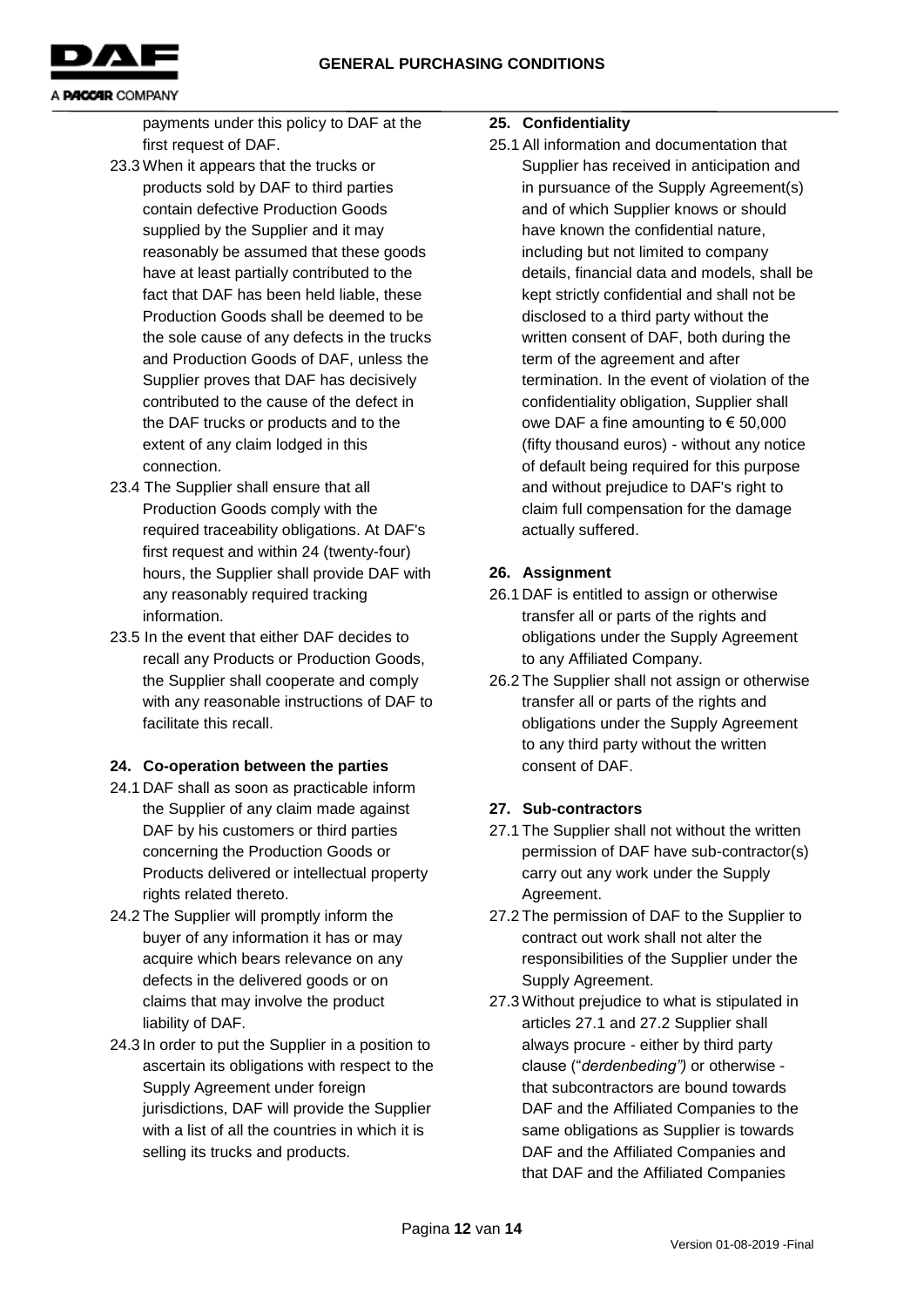

can exercise their rights - if deemed

appropriate – directly at the subcontractors.

# **28. Waiver**

28.1 No waiver, forbearance or failure by DAF of his rights to enforce any provision of the Supply Agreement shall constitute a waiver of his right to enforce such provision thereafter or to enforce any other provision of the Supply Agreement.

### **29 Limitation period**

29.1 In deviation of any the statutory limitation periods, the limitation period for all claims and defenses from Supplier against DAF will be one year

### **30. Data Protection; Access to Data**

- 30.1 The Supplier shall, as a general obligation in relation to any Personal Data originating or received from DAF, its Affiliated Companies, its distributors or its final customers, at all times fully comply with and shall only process Personal Data in accordance with any applicable Data Protection Laws.
- 30.2 In the event any data of DAF and/or the Affiliated Companies is stored or maintained on Supplier's infrastructure in the context of the Supply Agreement, the Supplier hereby grants DAF the right to access, use, copy, and retrieve any such data at its sole discretion and at all times. In addition to any statutory remedies which DAF may have, the Supplier acknowledges that monetary damages may be inadequate to compensate DAF for any breach of this stipulation and, accordingly, DAF shall be entitled to seek equitable relief, including an injunction and specific performance, without the need to prove actual damages, to enforce DAF's rights under this article 30.
- 30.3 The Supplier shall, at the choice of DAF, delete or return all the Personal Data to DAF after the end of the provision of Services relating to the Processing and deletes existing copies, unless legal obligations require storage of the

Personal Data. Supplier shall not retain Personal Data any longer than necessary for the purposes of performing its obligations under the Supply Agreement.

# **31 Relationship clause and penalty provision**

- 31.1 During the term of the Supply Agreement as well as during a period of 2 (two) years after termination of the agreement, the Supplier is not permitted to:
	- (i) accept directly and without the involvement of DAF an order for similar or related activities as rendered to DAF for an a customer that can be considered to be a competitor of DAF; and/or
	- (ii) to accept a position as a competitor of DAF that comprises tasks and duties that are similar or related to the activities as rendered to DAF
- 31.2 In the event of violation of the provisions of article 31.1 the Supplier shall forfeit to DAF a fine amounting to  $\epsilon$  10,000 (ten thousand euros) per violation as well as a fine - without any notice of default being required for this purpose.- of  $\epsilon$  500 (five hundred Euro) for each day that the violation continues to exist, without prejudice to DAF's right to claim full compensation for the damage actually suffered.

# **32. Ethical Business Conduct**

- 32.1 The Supplier shall use the highest ethical business standards when conducting its business in all respects. In this context, the Supplier undertakes:
	- a. to conduct its business in full compliance with applicable legislation and generally accepted (international) norms and regulations; to refrain from any form of discrimination within its company or with regard to its subcontractors;
	- b. to ensure the safety of its personnel and third parties;
	- c. to employ only employees in line with applicable law and regulations;